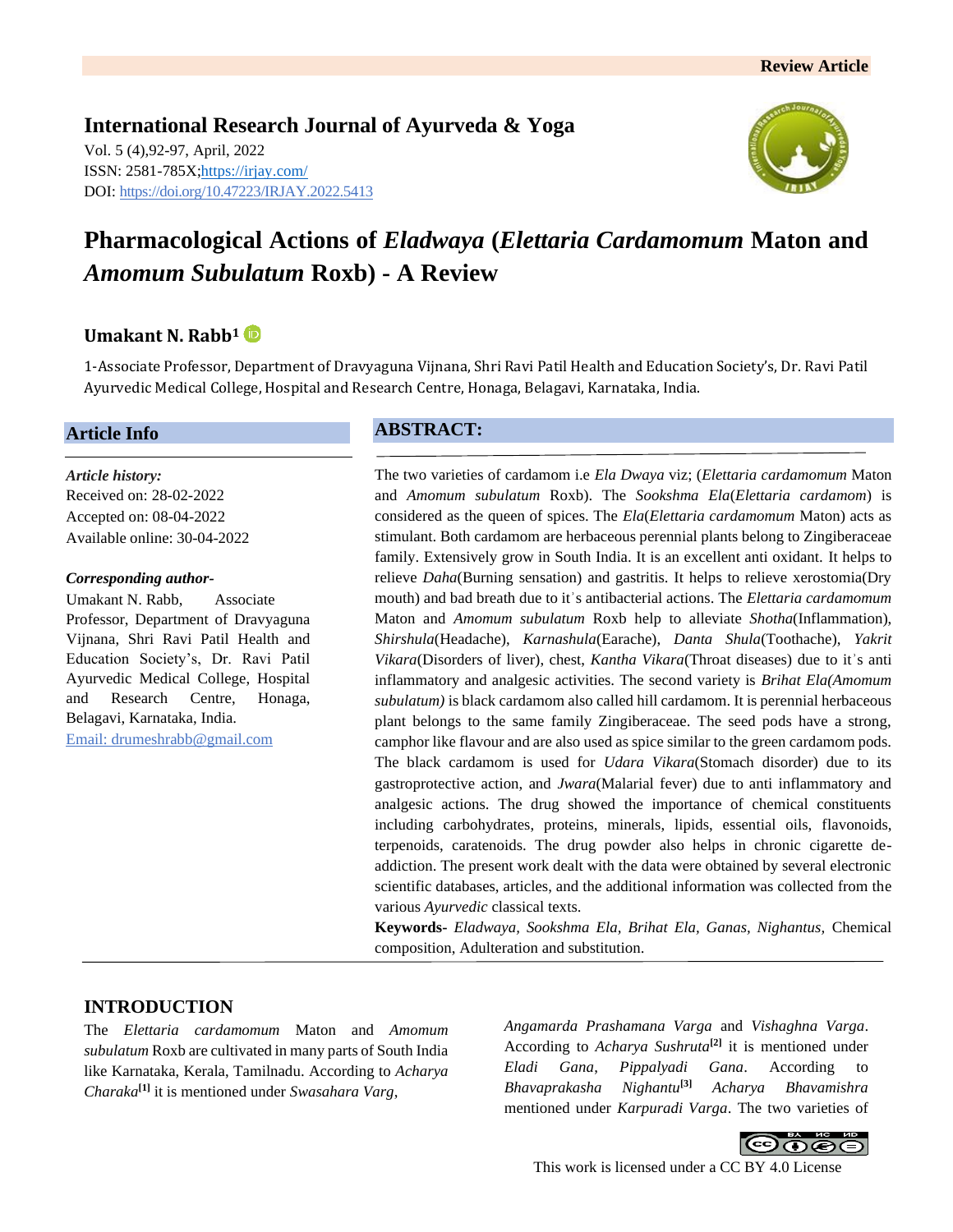cardamom *Sookshma Ela*(*Elettaria cardamomum* Maton) and the *Sthoola Ela*(*Amomum subulatum* Roxb) can be found in *Bhavaprakasha Nighantu***[4]** , *Dhanwantari Nighantu***[5]**, and *Kaiyadeva Nighantu***[6] .** In case of retention of urine and dysuria**[7]** the powder of *Elettaria cardamomum* and *Amalaki Rasa*(Juice of *Emblica officinalis*) is advised. In the progressive cataract the *Ela*(*Elettaria cardamomum* Maton) powder is immersed in Goat's urine for three days and used as *Anjana*(Collyrioum)**[8]**. Arab traders first introduced cardamom to the west and the Greeks and Romans used it for perfume, medicine and flavouring agent. The cardamom may have been used in *Ayurvedic* medicine as early as the  $4<sup>th</sup>$  century  $BC<sup>[9]</sup>$ . It is one of the contributor of Masala tea in India. It is one of the ingredient in *Chayavanaprasha*.The cardamom is used as a food plant by the larvae of the moth *Endoclita hosei***[10]**. It is commonly used in indigestion, nausea, vomiting, pulmonary diseases, stomachache, heartburn, throat troubles, congestion of the lungs, kidney stones**[11]** .

# **AIM OF THE STUDY**

The review aims to provide brief introduction, pharmacological actions, traditional uses, modern research activities, botanical description, chemical composition, biological activities on the basis of digital scientific database.

# **MATERIAL AND METHODS**

A survey was done by online as well as Ayurvedic classical texts books. The data were obtained by several electronic scientific databases and the additional information is obtained from the various *Ayurvedic* classical texts.

# **RESULTS**

The *Elettaria cardamomum* Maton and *Amomum subulatum* Roxb are perennial herbaceous plant belong to Zingiberaceae family. The cardamom fruits are widely used as spices and flavouring agents in foods, and are often recognized by it's health properties. The drug showed the importance of chemical constituents including carbohydrates, proteins, minerals, lipids, essential oils, flavonoids, terpenoids, caratenoids. The drugs posses biological roles such as antioxidant, antibacterial, gastroprotective, anti inflammatory, analgesic, anti spasmodic and insecticidal activities. The drug powder also helps in chronic cigarette de- addiction. The results supports with an *Ayurvedic* view like *Mukha*  *Shodhana*(Cleanses oral cavity)*, Durgandha Nashana*(Relieves bad breath) due to itʾs antibacterial actions *Rochana*(Promotes taste)*, Deepana*(Appetizer)*, Pachana*(Digestive)*,* and *Anulomana*(Promotes normal evacuation of stool) due to itʾs gastro protective action. I The *Hridya*(Cardio tonic) action is due to its anti oxidant property therefore advised in *Hridaya Daurbalya*(Cardiac weakness). It helps to alleviate *Kasa*(Cough), *Shwasa*(Dyspnoea) due to itʾs anti inflammatory actions. *Balya*(Tonic) and recommended in *Daurbalya*(General weakness), and *Kshaya Roga*(Tuberculosis) due to itʾs anti inflammatory, antibacterial and anti oxidant properties.

# **DISCUSSION**

The data of *Sookshma Ela*(*Elettaria cardamomum* Maton) and *Sthoola Ela*(*Amomum subulatum* Roxb) were obtained by several electronic scientific databases, articles, and the additional information was obtained and discussed from the various *Ayurvedic* classical texts.

# **Botanical Description[12]** -

*Ela*(*Elettaria cardamomum* Maton) is a robust perenial herb, up to 5mts tall, growing in a thick clump, with branched rhizomes from which arise 10-20 erect leafy shoots composed of the leaf sheaths and numerous decumbent flowering shoots.

*Patra***(Leaves)-**Distichous petiole up to 2.5 cm long, sheathing at base and together with other sheaths forming at base and together with other sheaths forming the pseudostem; ligule entire, up to 1cm long, blade lanceolate, 25-100cms by 5-15cms, apex acuminate, dark green and glabrous above, light green and glabrous or pubescent beneath.

*Pushpa Manjari*(Inflorescence)- A prostrate, panicle, up to 1.2 m long, arising from the rhizome at the base of a leafy shoot; bracts alternate, lanceolate, up to 3cm each with an axillary, usually 2-3 flowered cincinnus; bracteole tubular, up to 2.5cms long.

Flowers bisexual, zygomorphic, about 4cms long, Calyx tubular, up 2cms long, with 2-3 teeth, green, corolla tubular, 3-lobed, tube as long as the calyx, lobes 1-1.5 cms long, up to 1cm wide, obscurely 3 lobed, white but streaked with violet; lateral staminodes inconspicuous, subulate, anther sessile, thecas about 1cm long, parallel, connective prolonged into a short crest; pistil with 2-3 mm long ovary, style slightly longer than anther, stigma capitate, small.

*Phala***(Fruit)** - A globose or sub cylindrical trilocular capsule, 1-2 cm long, pale green to yellow, drying brown.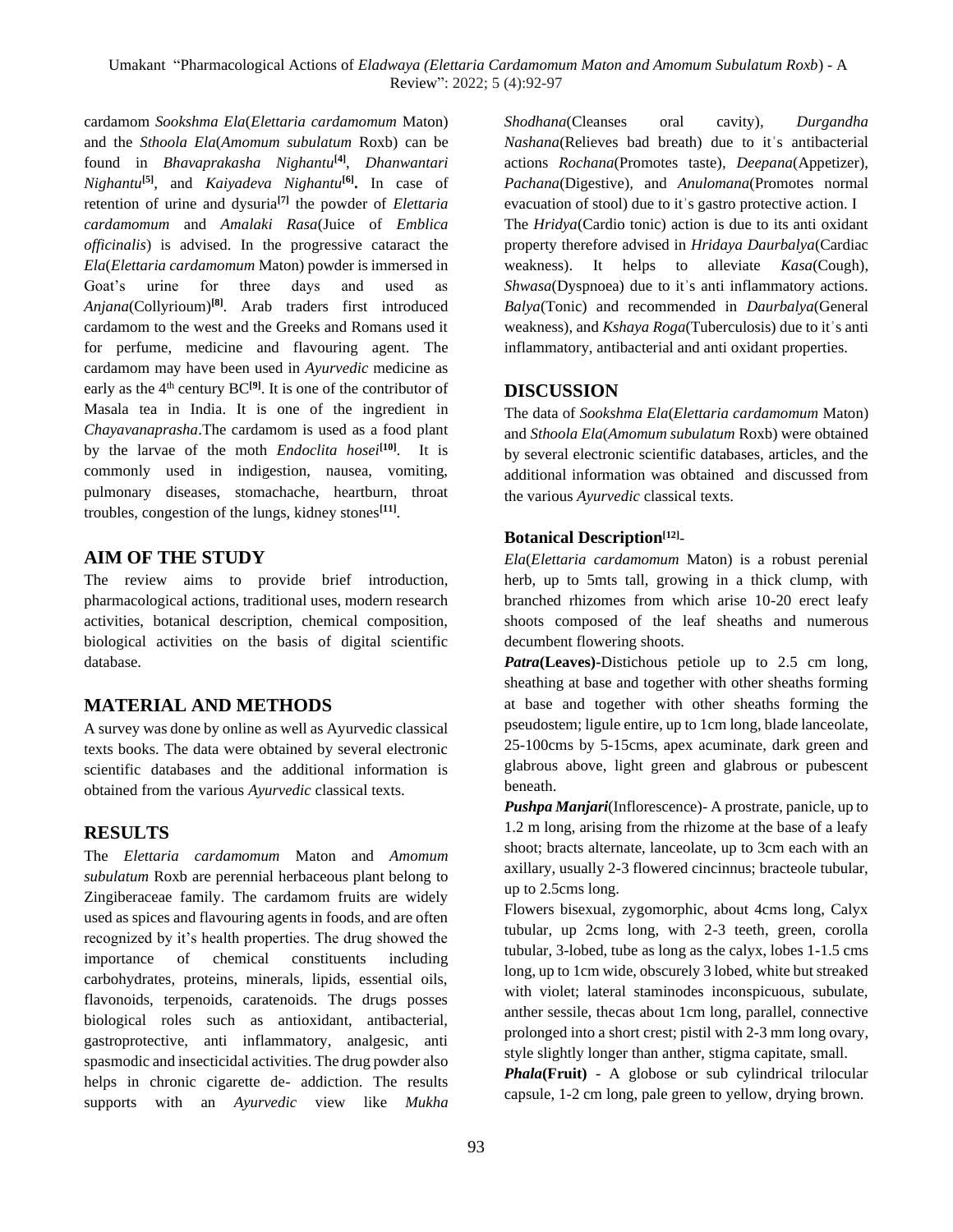*Beeja***(Seeds)** - 15-20 per fruit, angled, about 3mm long, dark brown, aromatic, with thin mucilagionous aril.

#### **Chemical Composition[13]** -

The dried fruit of cardamom contains an essential oil, fixed oil, pigments, proteins, cellulose, pentosans, sugars, starch, silica, calcium oxalate, and minerals. The approximate composition of dried fruits per 100gms is water 20g, protein 10g, fat 2g, carbohydrates 42g, fibre 20g, ash 6g, The major constituent of seed is starch up to 50% while in husk it is crude fibre up to 31%. The whole cardamom fruits usually have an essential oil content of 3.5-7%. The essential oil located predominantly in seeds which comprise 59%-79% of the whole dried fruit weight. The seeds of freshly harvested cardamom may contain as much as 11% essential oil. Cardamom oil is best obtained by steam distillation of fresh seeds. It is colourless or pale yellow oil which darkens when exposure to light. The essential oil comprises mainly 1,8-cineole 20%-60% and alpha terpinyl acetate 20%-53% together with smaller amounts of other oxygenated monoterpenes, monoterpene hydrocarbons and sesquiterpenes. This oil gives cardamom the pleasant odour and the characteristic warm, slightly pungent taste. The fatty oil content of the fruit has been reported to range from 1%-10%, the oil is predominantly present in the seed. Ten fatty acids have been identified with the major constituents being palmitic 28%-38%, oleic 43%-44% and linoleic acids 2%-16%.

#### **Synonyms[14]** -

*Triputa*- The fruit is triangular shaped and has three surfaces.

Puta-

*Nishkuti*- The seeds enclosed by leathery layer like pouch. *Bahula*- The fruit has many seeds. *Truti*- The seeds are very small. *Upakunchika*- Fruits are contracted. *Bahula Gandha*- *Elas* has strong and pleasant odour. **Bhula Truti**- More seeds *Tuthya*- It alleviates pricking pain. *Chandra*- Coolant similar to moon *Baala*- Smaller variety *Tridiva*- Triangular shaped fruit *Mashi*- Seeds are black in colour *Trivodbhuta*- Triangular shaped ,Pod fruit *Kanyaka***-** Possess small seeds *Chandrabala*- Coolant similar to moon. *Dravidi*- Cultivated in south India

*Brihad Ela***-** Bigger Variety *Patra Ela***-** Pseudo stem *Twag Sugandhika-* Aromatic plant *Kapota Varna*- Looks like colour of pigeon *Bala Ela***-** Smaller variety

#### *GANA***-**

According to *Acharya Charaka***[15]** *- Shwasahara Gana, Angamarda Prashamana Gana, Katuka Skandha, Shiro Virechanopaga Gana.* According to *Acharya Sushruta***[16]** *- Eladi* According to *Acharya Vagbhata***[17]** *- Eladi*  According to *Dhanwantari Nighantu***[18]** *-* According to *Raja Nighantu***[19]** *-* According to *Madanapala Nighantu***[20]** *-* According to *Kayadeva Nighatu***[21]** *-* According to *Priya Nighantu***[22]** *-* According to *Bhavaprakasha Nighantu***[23]** *- Trijataka, Chaturjatak* According to *Chandra Nighntu***[24]** *-*

#### **Adulteration And Substitution[25] -**

Species of *Amomum* and *Aframomum* K. Schumann, *Amomum compactum* Soland ex Maton, miner species like *Amomum acre* Valeton, *A*. *krervanha* Pierre ex Gagnepain, *A*. *ochreum* Ridley, *A*. *testaceum* Ridley, *A*. *uliginosum* J.G Konig Ex. Retz, *A*. *xanthioides* Wallich ex Baker and *A*. *xanthophebium* Baker. *A*. *aromaticum* Roxb, *A*. *Subulatum*  Roxb, *Alpinia globosa* Horan. *Aframomum corrorima*(Braun) Jansen, *A*. danielli K. Schuman, *A*. *melegutea*(Roscoe) K. Schumann.

#### *Rasa Panchaka***[26]** *-*

*Rasa- Katu, Madhura Guna- Laghu, Ruksha Virya- Sheeta Virya Vipaka- Madhura*

# **Pharmacological Actions As Per Ayurvedic Science[26] -**

*Dosha Karma*- It is *Tridoshahara*(Alleviates three Doshas), recommended in diseases of *Vata, Pitta* and *Kapha*

*Sansthanika Karma*(**Systemic actions**)- *Pachana Sansthana*- It is *Mukha Shodhana*(Cleanses oral cavity)*, Durgandha Nashana*(Relieves bad breath)*, Chardinigranana*(Subsides vomiting)*, Trishna Nigrahana*(Subsides excess thirst), *Rochana*(Promotes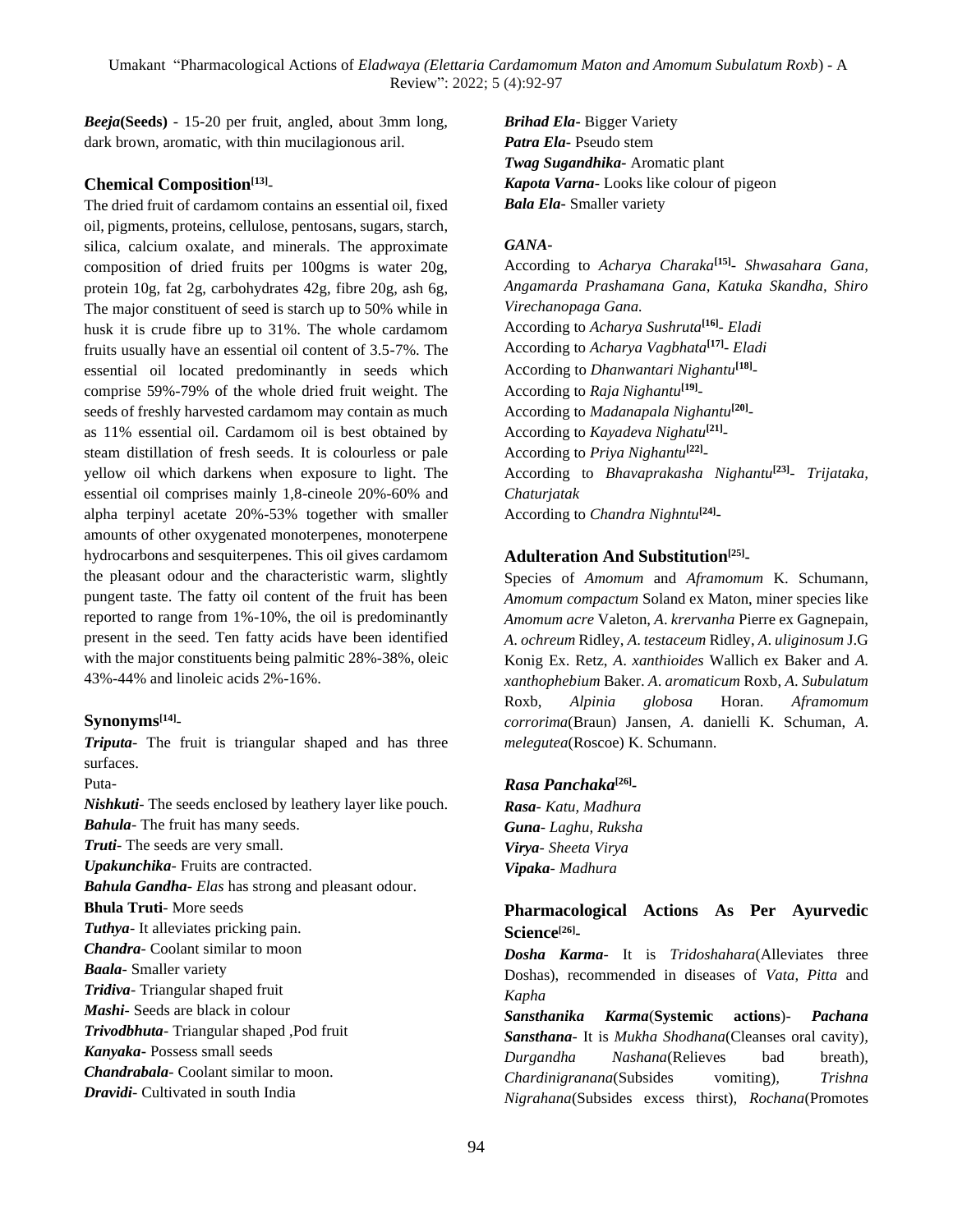taste)*, Deepana*(Appetizer)*, Pachana*(Digestive)*,* and *Anulomana*(Promotes normal evacuation of stool)*.* It is indicated in *Mukha Roga*(Diseases of mouth)*, Vamana(*Vomiting)*, Trishna*(Excess thirst)*, Aruchi*(Loss of taste)*, Agnimandhya*(Loss of appetite)*, Udarashoola*(Pain abdomen)*, Adhmana*(Distention of abdomen)*, Arsha*(Haemorrhoids)*.*

*Raktavaha Sansthana*- It is *Hridya*(Cardio tonic) therefore advised in *Hridaya Daurbalya*(Cardiac weakness).

*Shwasana Sansthana*- It is *Kapha Nissaraka*. It helps to alleviate *Kasa*(Cough), *Shwasa*(Dyspnoea).

*Mutravaha Sansthana*- It is *Mutrajanana*(Promotes urination). It is recommended in *Mutrakrichra*(Dysuria).

*Tapakrama*- It is *Daha Prashamana*(Allevaites heat). It alleviates *Daha Roga*

*Satmikarana*- It is *Balya*(Tonic). It is used in *Daurbalya*(General weakness), and *Kshaya Roga*(Tuberculosis).

**Part used-** Beeja(Seeds)

**Formulations**- *Elakanadi Kashaya, Eladi Ghrita, Eladi Taila, Chaturjataka Churna.*

**Dosage**- *Choorna*(Powder)- 0.5 -1gm

#### **Pharmacological Actions As Per Modern Science-**

The volatile oils were demonstrated to be good sources of bio active compounds, in the form of cyclic and acyclic, non- oxygenated or oxygenated hydrocarbons of monoterpenes, sesquiterpenes and diterpenes. It is used in the treatment of relieving pain, wounds, nausea, cancer lesions in folk medicines**[27] .** The extract haves have potential for being used as preservatives in the food industry owing to their antibacterial and flavouring properties, and are considered as preferred alternative to synthetic compounds**[28] .** The essential oils of *Elettaria cardamomum* Maton grown in India, and Guatemala on shows significant actions on Gram negative bacteria and Gastro intestinal disorders**[29] .** In 2018, several species were removed from *Elettaria* and placed in a new genus called *Sulettaria*. These species are recognized as of October 2018- *Elettaria brachycalyx* S. Sakai & Nagam, Sarawak, *Elettaria kapitensis* S. Sakai & Nagam, Sarawak, *Elettaria linearicristata* S. Sakai & Nagam, Sarawak, *Elettaria longipilosa* S. Saki & Nagam, Sarawak, *Elettaria multiflora*(Ridl) R.M.Sm, Sumatra, Sarawak, *Elettaria rubida* R.M.Sm, Sabah, Sarawak, *Elettaria surculosa*(K.Schum) B. L. Burtt and R.M.Sm, Sarawak Poulsen, Axel; Baserud Mathisen, Helena; Newman, Mark; Ardiyani, Marlina; Lofthus, Bjora, Charlotte(201808-01)**[30]**. Decoction of *Amomum subulatum* rhizomes are used in the therapy of jaundice**[31]** .

**Antibacterial Activity[32]** - The ethanol extract of *E*. *cardamomum* possess antibacterial action at the dose of 512micro gram/ml.

**Gastroprotective activity[33]** - The Gastroprotective activity of *E*. *cardamomum* was found in the petroleum ether soluble extract which inhibited lesions by nearly 100%at 12.5 mg/kg in the aspirin-induced gastric ulcer. Methanol extract also possess gastroprotective effect.

**Anti-inflammatory, Analgesic and Antispasmodic Activity[34]** - Seeds of *E*.*cardamomum* possess anti inflammatory, analgesic and antispasmodic. In carrageenan induced rat paw oedema the oil extract of *E*. *cardamomum* seeds, in doses of175 and 280 micro liters/kg were found to reduce the inflammation. Analgesic activity was evaluated by p-benoquinone-induced writing method but antispasmodic activity was evaluated in vitro. Studies reveal that antispasmodic action is produced through muscarinic receptor blockage.

**Antioxidant property[35]** - The cardamom oil is effective as an antioxidant property because of glutathione.

**Cigarette De**-**addiction[36]** - The cardamom used to ease cigarette addiction. Eating a few seeds of cardamom can safely be recommended to initially minimize the number of cigarettes being smoked and slowly the smoker may give up the chronic addiction to chain smocking.

**Skin disorders[37]** - The 27 group of plants including cardamom is used in promoting skin complexion, destroying itching and pustules

# **CONCLUSION**

The *Elettaria cardamomum* Maton and *Amomum subulatum* Roxb are perennial herbaceous plant belongs to Zingiberaceae family. The seed pods have a strong, camphor like flavour, used as spice. The drugs posses biological roles such as antioxidant, antibacterial, gastroprotective, anti inflammatory, analgesic, anti spasmodic and insecticidal activities. The present work dealt with the data were obtained by several electronic scientific databases, articles, and the additional information is obtained from the various *Ayurvedic* classical texts.

**Acknowledgements:- Nil Conflict of Interest – None Source of Finance & Support - Nil**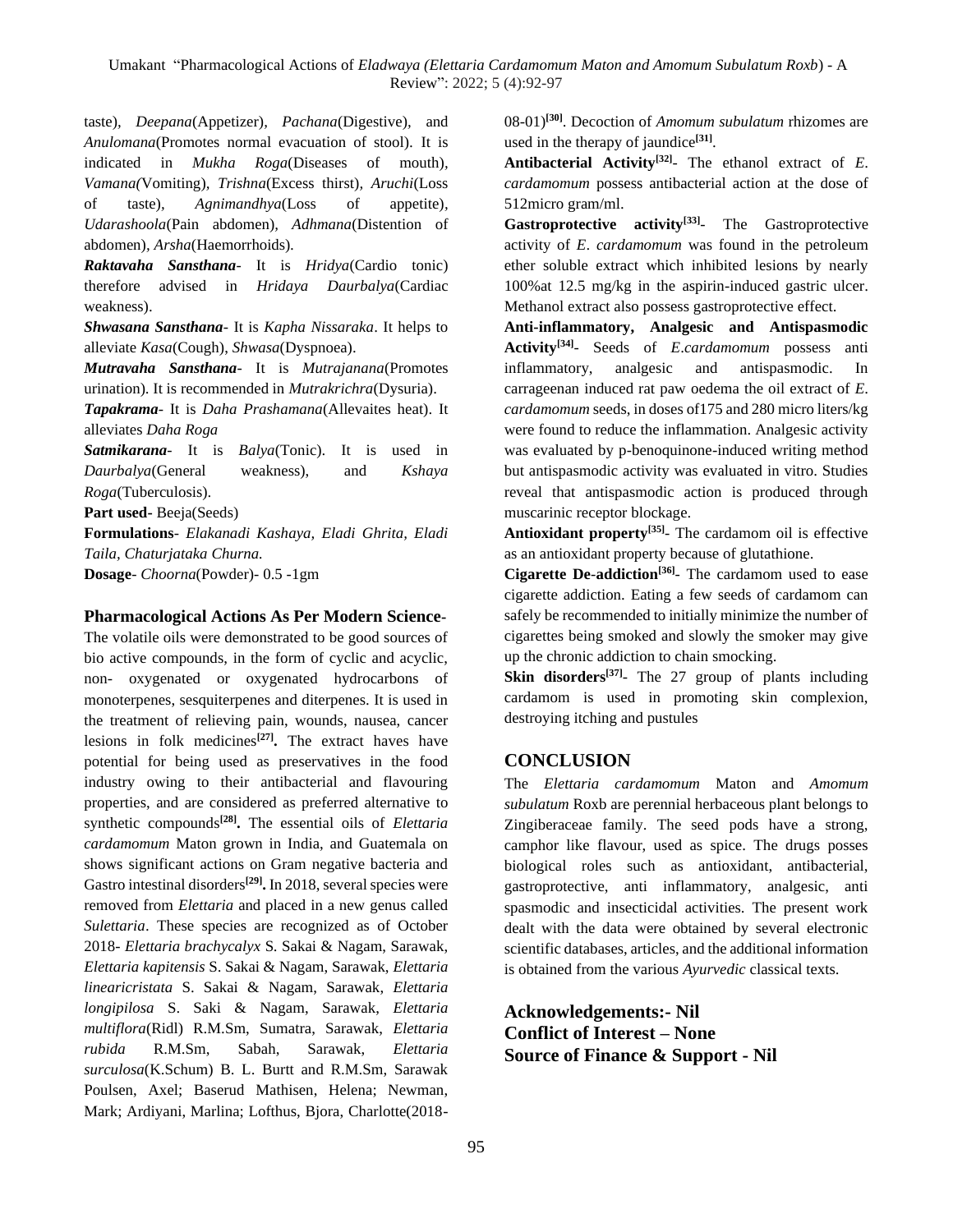# **REFERENCES**

**1.** Tripathi B, **Charaka Samhita,** Sutrasthana 4 th chapter, Shloka No-16,37,44, 27, Chaukhamha Surabharati Prakashana, Varanasi, Reprint, 2002; pp. 83,91,94

**2.** Shastri AD, **Sushruta Samhita,** Purvardha, Sutrasthana 38<sup>h</sup> chapter, Shloka No-22,24, Ayurveda Tatva Sandipika, Hindi commentary, Chaukhamba Sanskrit Samsthan, Varanasi, Reprint, 2018.pp.184, 185

**3.** Shastri VD, **Bhavaprakasha Nighantu,** Karpuradi Varga, Shloka No-56, Delhi, Motilala Banarasi Das 2008. pp.116.

**4.** Shastri AD, **Bhavaprakasha Nighantu,** Karpuradi Varga, Shloka No-20,21,22, Delhi, Motilala Banarasi Das 2006.pp.102.

**5.** Sharma P.V. **Dhanvantari Nighantu,** Shtapushpadi Varga, Shloka No-45, 47, Chaukhamba orientalia Varanasi, third edition 2002, Page No- 77,78

**6.** Sharma PV, **Kayadeva Nighantu**, Oshadhi Varga, Shloka No- 1301-11342, Chaukhambha Orientalia, Varanasi, 1st edition 1979.pp.248,249.

**7.** Shastri AD, **Sushruta Samhita,** Uttartantra 58<sup>h</sup> chapter, Shloka No-41 Ayurveda Tatva Sandipika, Hindi commentary, Chaukhamba Sanskrit Samsthan, Varanasi, Reprint, 2018.pp.546.

8. Tripathi B, Charaka Samhita, Chikitsasthana 26<sup>th</sup> chapter, Shloka No-249, Charaka Chandrika Hindi commentary of Agnivesha, Chaukhamha Surabharati Prakashana, Varanasi, Reprint, 2002; 912.

**9.** Barbara P, Prance, Ghillean; Nesbitt, Mark(eds. The cultural History of Plants. 2009. pp.158. ISBN 0415927463.

**10.** Shaista K Developing Herbal Pharmaceutics in Pakistan- II: 2011.

**11.** Karnataka Medicinal Plants, Vol-2, Dr.M.R. Gurudeva, Page No- 117]

**12.** [http://uses.plantnet-](http://uses.plantnet-project.org/en/elettaria_cardamomum_(PROSEA)%5d)

[project.org/en/elettaria\\_cardamomum\\_\(PROSEA\)\]](http://uses.plantnet-project.org/en/elettaria_cardamomum_(PROSEA)%5d)

**13.** http://uses.plantnet-

project.org/en/elettaria\_cardamomum\_(PROSEA)]

**14.** Sharma PV, **Kayadeva Nighantu**, Oshadhi Varga, Shloka No- 1340,1342, Chaukhambha Orientalia, Varanasi, 1st edition 1979 .pp.248,249.

15. Tripathi B, Charaka Samhita, Sutrasthana 4<sup>th</sup> chapter, Shloka No-16, Shloka No-37, 77 Vimanasthana 4<sup>th</sup> Chapter, Shloka No-142,Charaka Chandrika Hindi commentary of Agnivesha, Chaukhamha Surabharati Prakashana, Varanasi, Reprint, 2002; 83,89 91,782

**16.** Shastry B, **Sushruta Samhita,** Purvardha, Sutrasthana 38<sup>h</sup> chapter, Shloka No-22,24, Ayurveda Tatva Sandipika, Hindi commentary, Chaukhamba Sanskrit Samsthan, Varanasi, Reprint, 2018, Page No-184,

17. Shastry B, Asthanga Hrudaya, Sutrasthana 15<sup>th</sup> chapter, Shloka No-44, Nirmala Hindi commentary of Srimadvagbhata, Chaukhamba Sanskrit Pratisthan, Varanasi, Reprint, 2015; Page No- 202.

**18.** Sharma P.V. **Dhanvantari Nighantu,** Shatapushpadi Varga, Shloka No-44, 46, Chaukhambha orientalia Varanasi,2002.pp.77,78.

19. Tripathi I, Raja Nighantu, 2<sup>nd</sup> edition, Pippalyadi Varga, Shloka No-83,85, Krishnadas Academy 1998.pp.151,152.

**20.** Dash B, **Madanapala Nigantu**, Karpuradi Varga, Shloka No-25,27 B. Jain Publishers, New Delhi,  $1<sup>st</sup>$  edition 1999.pp.169,170

**21.** Sharma PV, **Kayadeva Nighantu**, Oshadhi Varga, Shloka No- 1340,1342, Chaukhambha Orientalia, Varanasi, 1<sup>st</sup> edition 1979, Page No-248,249.

**22.** Sharma PV, **Priya Nighantu,** Haaritakyadi Varga, Shloka No-92, Chaukhambha Surabharati Prakashan, Varanasi, 2004 edition, Page No-22.

**23.** Shastry D, **Bhavaprakasha Nighantu,** Karpuradi Varga, Shloka No- 65 Delhi, Motilala Banarasi Das, 8th edition 2015 Page No-121.

**24.** Balakrishan, **Chandra Nighantu,** Shloka No- 9 Divya Prakashana, Haridwar, 1<sup>st</sup> edition, 2015.pp.58.

**25.** [http://uses.plantnet-](http://uses.plantnet-project.org/en/elettaria_cardamomum_(PROSEA))

[project.org/en/elettaria\\_cardamomum\\_\(PROSEA\)](http://uses.plantnet-project.org/en/elettaria_cardamomum_(PROSEA))

**26.** Sharma PV, **Dravyaguna Vijanan** Vol-2, Chaukhambha Bhararti Academy, Varanasi, 2001, Page No-719,720.

**27.** Santacroce L; Jacob K, Mare A; Man L, Antimicrobial activity of six essential oils against a group of human pathogens: A comparative study, Pathogens 2019, 8,15.

**28.** Sing R; Kaushik R; Jaglan V; Antibacterial and antioxidant activity of green cardamom and rosemary extract in food in food products; A brief review. Pharma Innov J, 2018, 7, 568-573

**29.** Alam A, Rehman N. U; Ansari, M.N Palla, Molecules, 2021, 26, 2546. https:/dio.org/10.3390/molecules 26092546.

**30.** Sullettaria: A new ginger genus distjunct from Elettaria cardamomum, Taxon 67: 725-738. Dio 10.12705/674.3